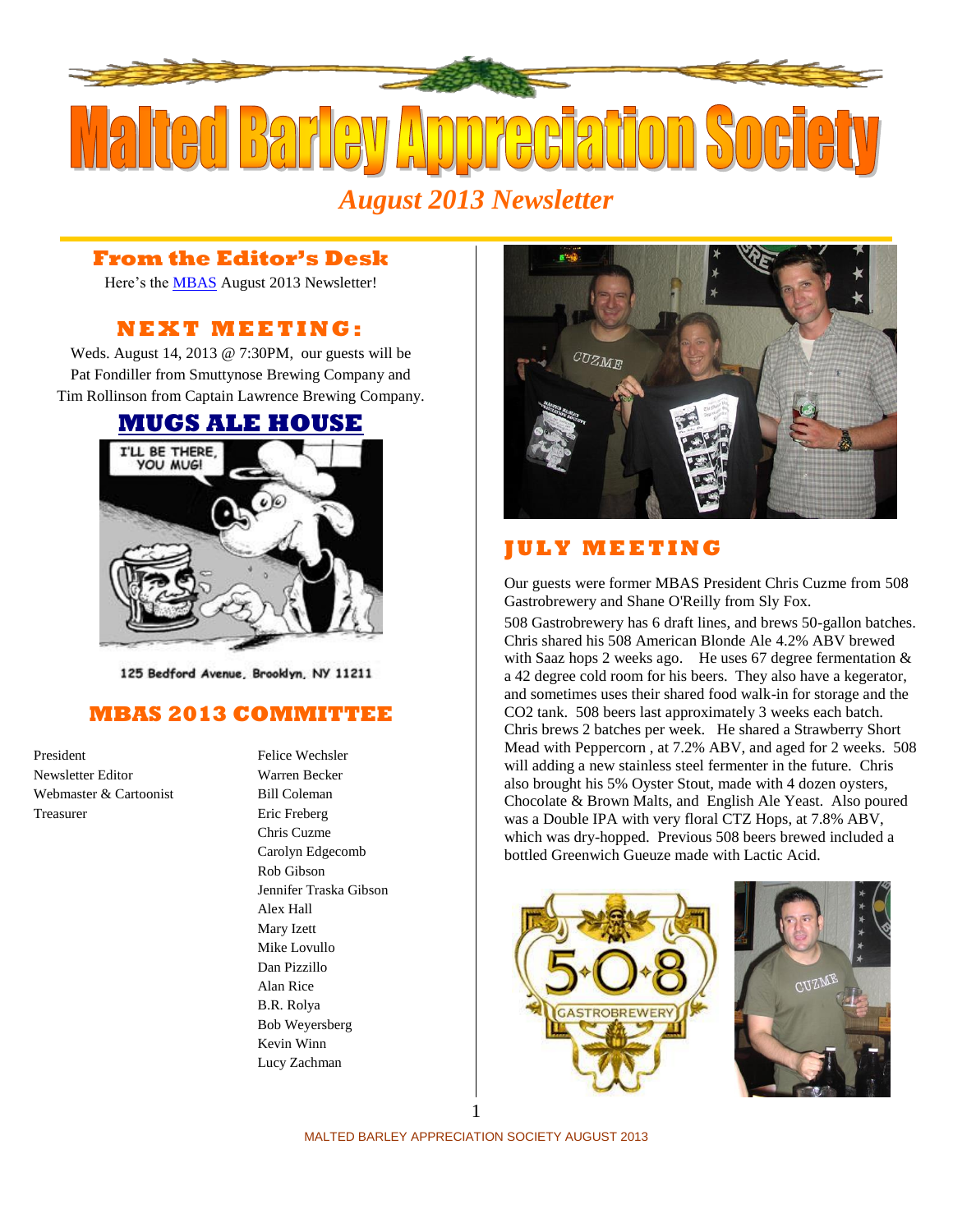Next up was Shane O'Reilly of Sly Fox from Pottstown, PA. <http://www.slyfoxbeer.com/index.php/front/about>

Sly Fox is distributed in 4 states, NY, NJ, PA & DE. Their new expansion increase capacity by 3 times, and produces their variety of beer styles as drafts, 750 ml Cork/Cage Bottles, and 12 oz. cans. Special convertible 360 cans (which change into a drinkable aluminum glass) are now available in PA only.

Shane shared their Sly Fox Helles 4.9% ABV new cans with us. [http://www.slyfoxbeer.com/index.php/front/beer\\_helles](http://www.slyfoxbeer.com/index.php/front/beer_helles)













This is the first **Call for Judges and Stewards for the 17th Knickerbocker Battle of the Brews, to be held November 9th at the Albany Pump Station/C. H. Evans Brewery.** We are back this year, bigger than ever, with more prizes for entrants and judges/stewards! Prizes will include our usual cash awards for top three in Best of Show, and will also include opportunities for you to brew with professional brewers on their system (5 breweries and counting!), and select winners will be asked to help scale up and brew their winning entries for entry in the Great American Beer Festival's Pro-Am Competition! We will also hold our raffle during the Best of Show round, with many great prizes.